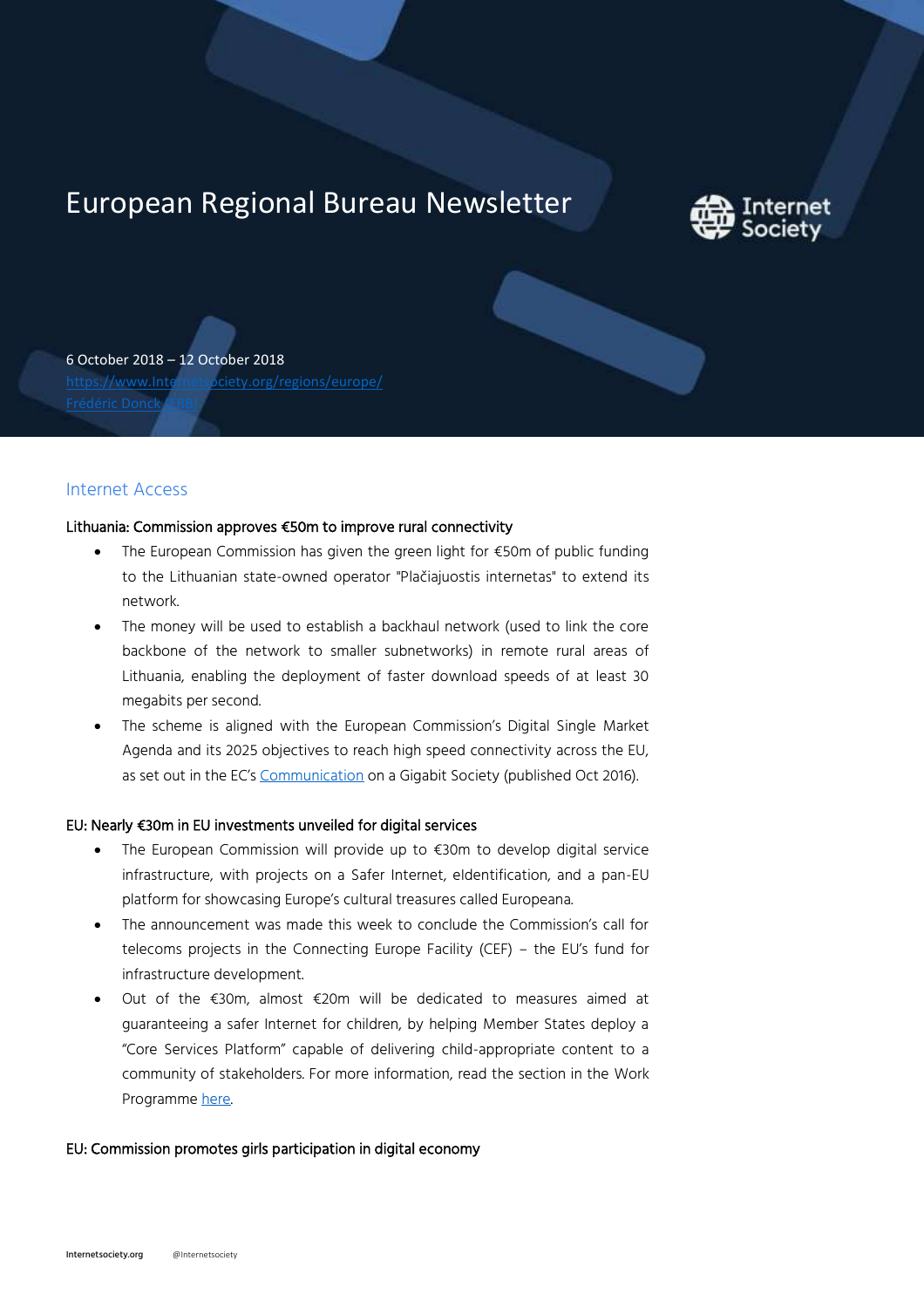- As part of the International Day of the Girl Child, Mariya Gabriel, Commissioner for Digital Economy and Society, stressed that women remain underrepresented in European tech and more work in needed to improve the participation of girls.
- Speaking at a conference on the subject, Ms. Gabriel said: "We need to focus on girls now, if we want to change this trend in the future. If we manage to support girls now, more women will enter the digital jobs market later, and will boost the European GDP with €16 billion every year."
- Earlier this year, Commissioner Gabriel marked International Women's Day (March 6 2018) by outlining he[r Women in Digital Strategy,](https://ec.europa.eu/digital-single-market/en/news/more-women-digital-sector-key-europes-successful-digital-future-international-womens-day-2018) with actions to combat gender stereotypes and promote role models, promote the uptake of science and maths subjects, and encourage more women to participate in digital entrepreneurship.

### **Trust**

#### Germany: Cyber agency warns of rising cyber attacks

- Germany's Federal office for Information Security (BSI) has published a [report](https://www.bsi.bund.de/DE/Presse/Pressemitteilungen/Presse2018/lagebericht_2018_11102018.html) warning of a high cybersecurity threat – "The State of IT Security in Germany 2018"
- BSI claims that, even though new major waves of ransomware attacks did not materialise in the most recent year, this remained a large threat.
- The report notes that increased digitisation and networking of IT systems in Germany means that cybersecurity threats are becoming increasingly complex.
- In its [press release,](https://www.bsi.bund.de/DE/Presse/Pressemitteilungen/Presse2018/lagebericht_2018_11102018.html) the BSI points towards its own role in maintaining an integrated value chain of cybersecurity in response to this threat.

#### EU: Commission VP Ansip names cybersecurity as a top priority

- In an interview with Politico, Commission Vice President for the Digital Single Market Andrus Ansip named cybersecurity among the Commission's top priorities going forwards.
- Ansip emphasised the importance of the attribution of cyberattacks during the next European elections.
- Other priorities named by the Vice President include Artificial Intelligence and data flows.

#### EU: Parliament moves forward on terrorist content

- The Parliament has now named the MEPs that will lead the drafting of its position on terrorist content within the Civil Liberties Committee.
- The initial proposal from the Commission, released in September 2018, lays down new rules mandating among other things that platforms take down uploaded terrorist content within one hour of it being flagged by national competent authorities.
- MEP Helga Stevens (ECR) was named as the Parliament's rapporteur on the subject. Shadow rapporteurs are: Rachida Dati (EPP), Josef Weidenholzer (S&D), Maite Pagazaurtundúa Ruiz (ALDE), and Eva Joly (Greens).